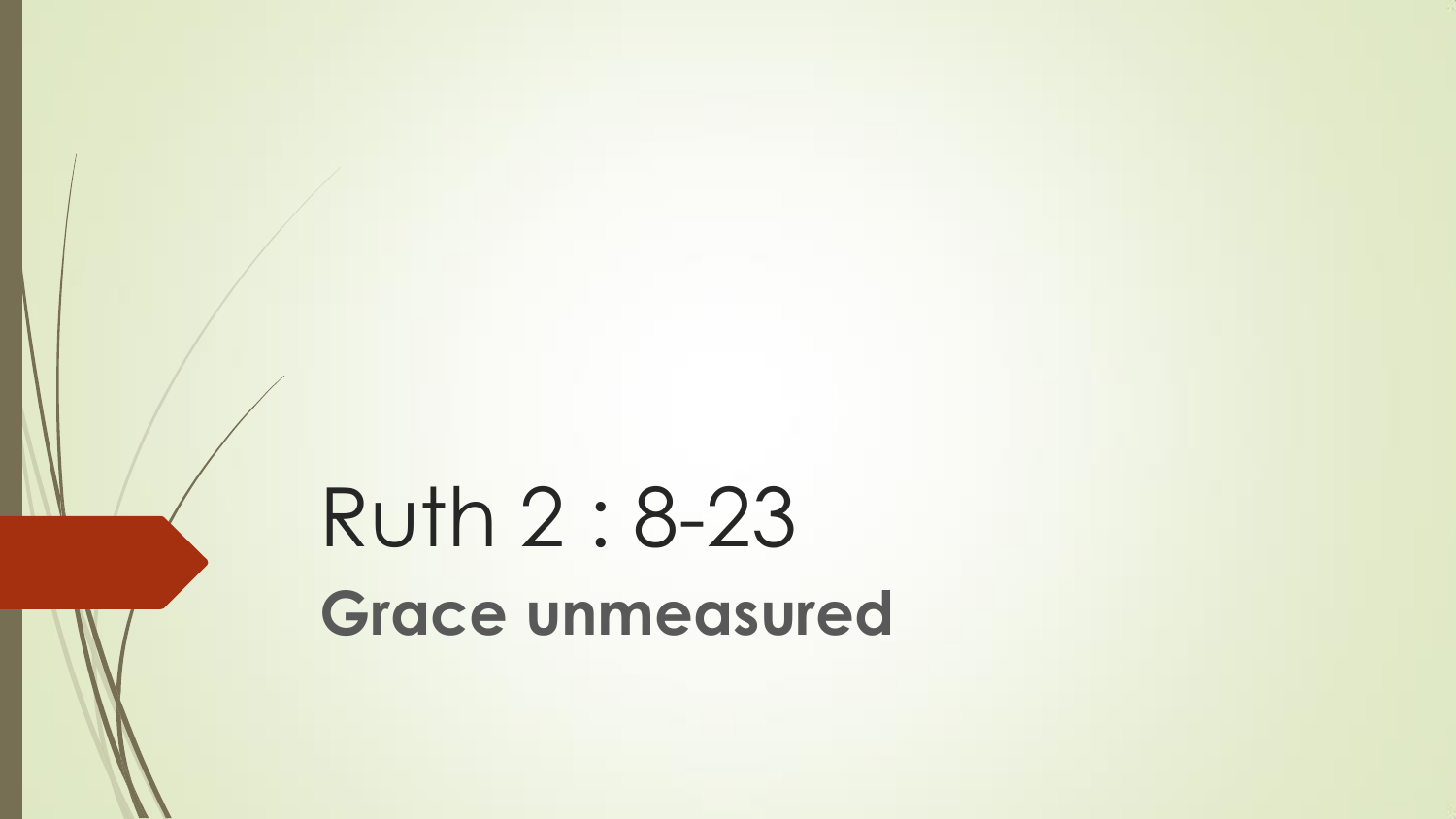#### The story so far….

- **Famine in the land of Judah, Elimilech takes his family** to Moab in search of food.
- But Elimilech dies in Moab. Sons Mahlon and Chillion marry Moab girls – Ruth and Orpah – but the sons also die within 10 years.
- Naomi and her daughters-in-law set out for Judah, on hearing the famine is ended. Orpah turns back to Moab.
- Ruth commits to Naomi, and to her God (1:16-17).
- And they arrive back in Bethlehem...as the barley harvest was beginning (1:19-23)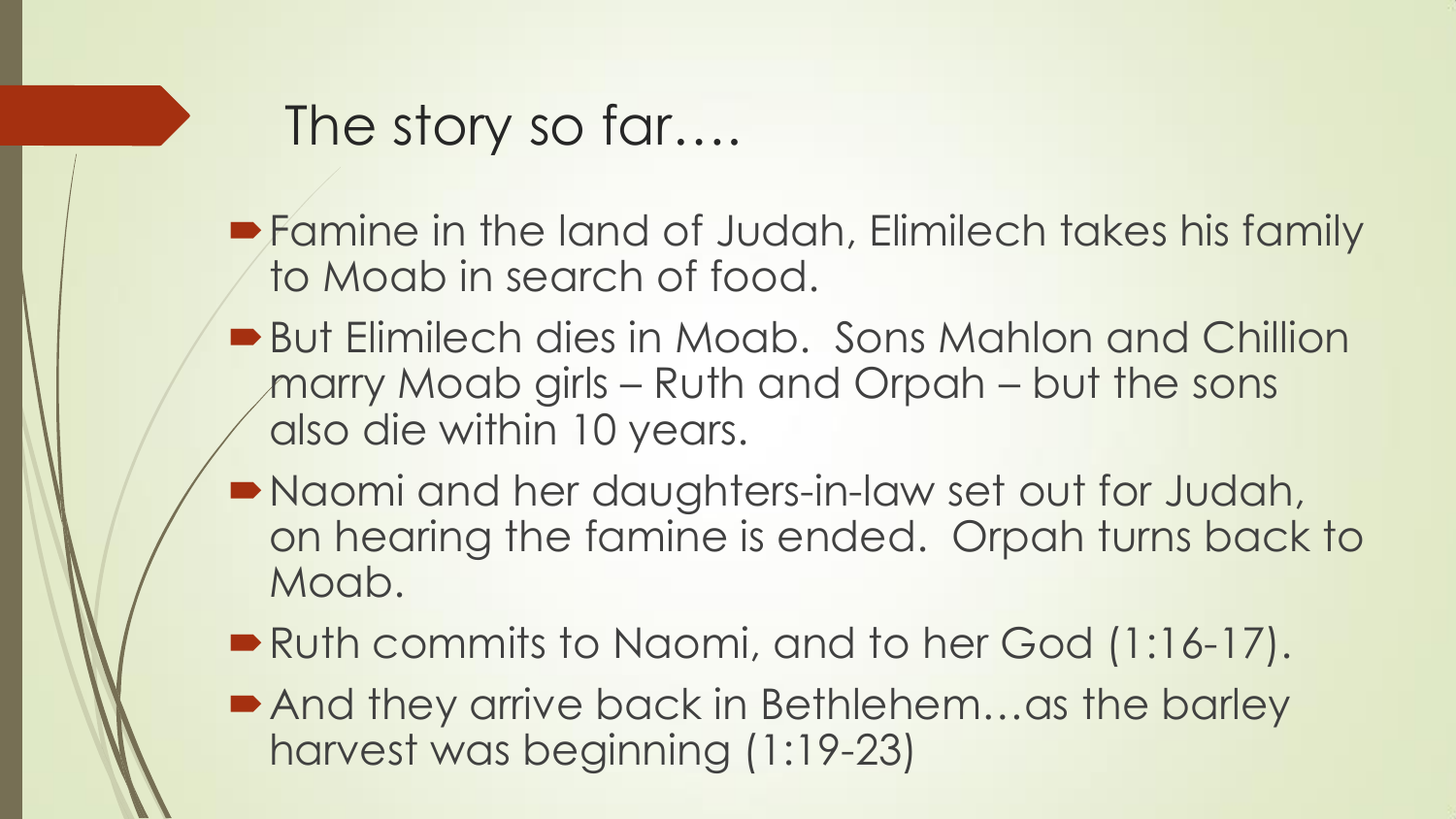### 1. Protection (v8-13)

- God uses Boaz to provide protection
- The protection is encompassing v8... "Stay with my girls" "Don't go to another man's field…no one will harm you….drink when you need to"
- Ruth's reaction v 10 "*Why have I found such favour in your eyes that you notice me…a foreigner?"*
- Boaz's response a recognition of the character *of Ruth…"May you be richly rewarded by the Lord for what you have done"*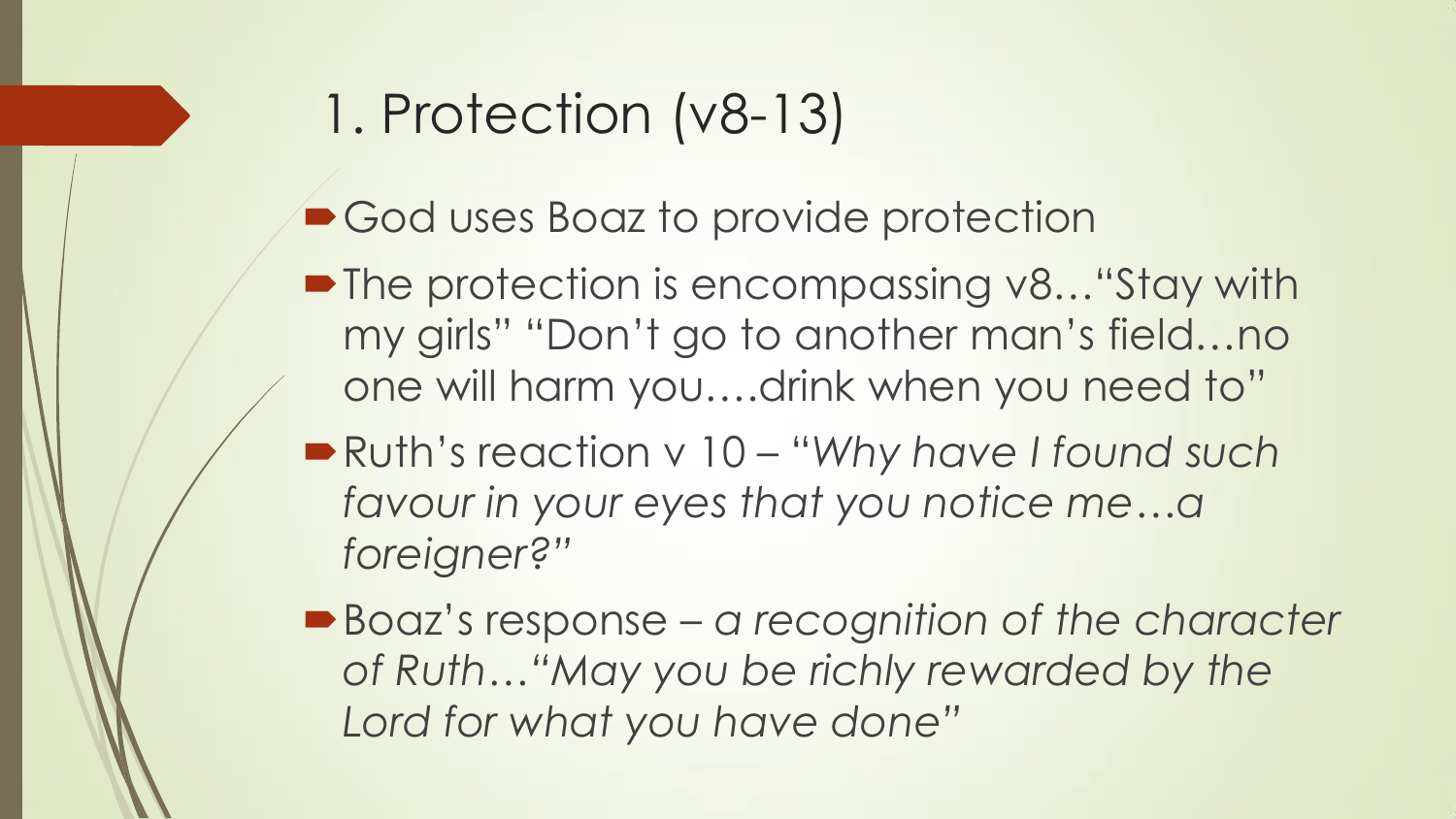### 2. Provision (v14-19)

- God's law provision for the poor (Lev 23:22)
- Immeasurably more than Ruth could expect.
- Accepted at the meal-table she ate all she wanted
- Accepted in the workplace, crops provided for her, worked all day
- **Provision sufficient for Naomi as well**
- *Phillipians 4:19*